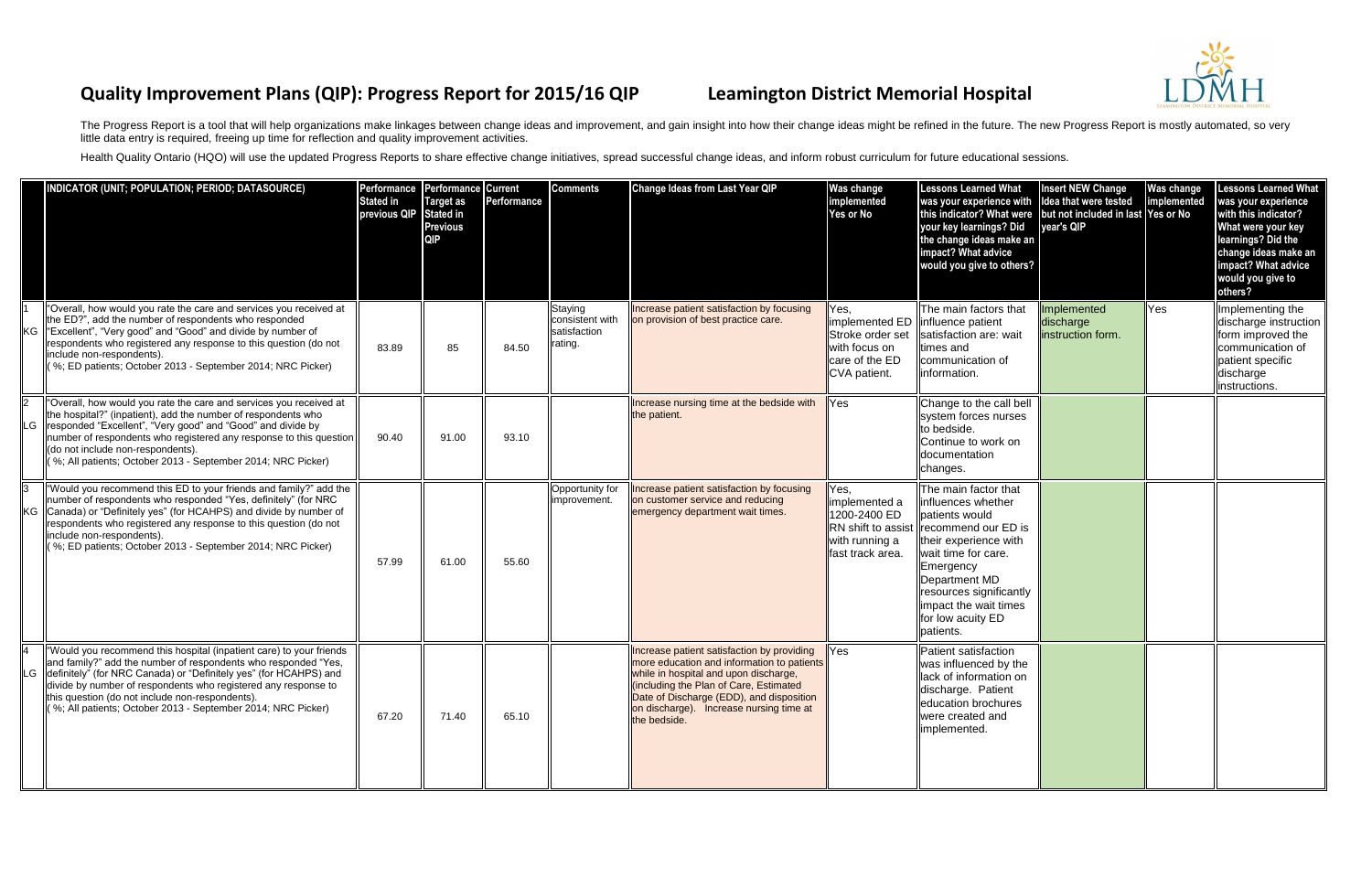|           | <b>Priority Indicator</b>                                                                                                                                                                                                                                                                                                               | Performance<br><b>Stated in</b><br>previous QIP | Performance Current<br><b>Target as</b><br>Stated in<br><b>Previous</b><br><b>QIP</b> | Perform                              | <b>Comments</b>                        | Change Ideas from Last Year QIP                                                                                                                                                                                                                                                                                                                                                                                                                       | Was change<br>implemented<br>Yes or No | <b>Lessons Learned What</b><br>was your experience with<br>this indicator? What were<br>your key learnings? Did<br>the change ideas make an<br>impact? What advice<br>would you give to others?                                                                                                                                                                                                                        | NEW Change Idea that Was change<br>were tested but not<br>included in last year's                                                                       | implemented<br>Yes or No | <b>Lessons Learned What</b><br>was your experience<br>with this indicator?<br>What were your key<br>learnings? Did the<br>change ideas make an<br>impact? What advice<br>would you give to<br>others? |
|-----------|-----------------------------------------------------------------------------------------------------------------------------------------------------------------------------------------------------------------------------------------------------------------------------------------------------------------------------------------|-------------------------------------------------|---------------------------------------------------------------------------------------|--------------------------------------|----------------------------------------|-------------------------------------------------------------------------------------------------------------------------------------------------------------------------------------------------------------------------------------------------------------------------------------------------------------------------------------------------------------------------------------------------------------------------------------------------------|----------------------------------------|------------------------------------------------------------------------------------------------------------------------------------------------------------------------------------------------------------------------------------------------------------------------------------------------------------------------------------------------------------------------------------------------------------------------|---------------------------------------------------------------------------------------------------------------------------------------------------------|--------------------------|-------------------------------------------------------------------------------------------------------------------------------------------------------------------------------------------------------|
| <b>SG</b> | Total Margin (consolidated): % by which total corporate<br>(consolidated) revenues exceed or fall short of total corporate<br>Consolidated) expense, excluding the impact of facility amortization,<br>lin a given year.<br>(%; N/a; Q3 FY 2014/15 (cumulative from April 1, 2014 to December<br>$\parallel$ 31, 2014); OHRS, MOH)      | $-1.57$                                         | 0.00                                                                                  | $-4.00$ (YTD)<br>(Feb 2016 -<br>.65% |                                        | Balance the budget. Based on<br>implementation of recommendations from<br>"Aligning Sustainable Hospital Services<br>(HAY) report. Specifics included<br>restructuring the nursing area with<br>implementation of new staffing model of<br>care; all departments improving operating<br>efficiency by achieving at a minimum the<br>median performance as benchmarked in<br>the Hay Report; implement order sets for<br>all Quality Based Procedures. | Yes                                    | Not all<br>recommendations from<br>the HAY report were<br>supported by the LHIN<br>and only partial<br>recommended funding<br>was received. Hospital<br>was able to improve<br>operational efficiency<br>most specifically by<br>implementing new<br>staffing model of care.<br>As well, increase in<br>number of QBP cases<br>and related funding<br>lhas resulted in<br>limproved operating<br>margin.               |                                                                                                                                                         |                          |                                                                                                                                                                                                       |
| ∥LG       | Readmission within 30 days for Selected Case Mix Groups<br>(%; All acute patients; July 1, 2013 - Jun 30, 2014; DAD, CIHI)                                                                                                                                                                                                              | 15.60                                           | 14.80                                                                                 | 14.80                                |                                        | Continue to monitor and refine the daily<br>reassessment of the inpatient indicators for<br>readiness for discharge for patients with<br>CHF, Stroke, COPD, and Pneumonia.                                                                                                                                                                                                                                                                            | Yes                                    | QBP specific discharge <b>Ordered the</b><br>summary needs to be<br>initiated along with the are providing Heart<br><b>QBP</b> specific order<br>sets. Discharge<br>summaries have made patients.<br>la difference in<br>discharge rates as well<br>as staff hand-off<br>reports.                                                                                                                                      | materials and staff<br>and Stroke CHF<br>reference guides to                                                                                            | Yes                      | More patient<br>education is needed<br>upon discharge.                                                                                                                                                |
|           | CDI rate per 1,000 patient days: Number of patients newly<br>diagnosed with hospital-acquired CDI during the reporting period,<br>  PD   divided by the number of patient days in the reporting period,<br>multiplied by 1,000.<br>  (Rate per 1,000 patient days; All patients; Jan 1, 2014 - Dec 31,<br>2014; Publicly Reported, MOH) | 0.46                                            | 0.46                                                                                  | 0.48                                 | Continue to<br>monitor and<br>educate. | Implement Plan of Care for Patient<br><b>Isolation on Admission.</b><br>Continue with Antibiotic Stewardship<br>initiative.<br><b>Ensure best practices for environmental</b><br>cleaning are utilized including<br>implementing any new recommendations<br>that might arise.<br>Increase availability of laundry hampers<br>and garbage pails.                                                                                                       | <b>Yes</b>                             | Continue to audit<br>charts for compliance<br>and identify teaching<br>opportunities.<br><b>Ongoing Antimicrobial</b><br>Stewardship Program.<br>Follow best practices-<br>clean both beds with<br>bleach if patient is<br>lisolated in a semi-<br>private room used as a<br>private while other bed<br>lis on reserve.<br>Quick access to linen<br>hampers for prevention<br>of spread and tossing<br>linen on floor. | <b>All patients with</b><br>loose stools are<br>isolated and the<br>room is cleaned<br>with bleach until<br>determination of C-<br>Diff or other cause. | Yes                      | Proactive prevention  <br>of spreading<br>infection is key -<br>along with staff<br>compliance and<br>prompt isolation.                                                                               |